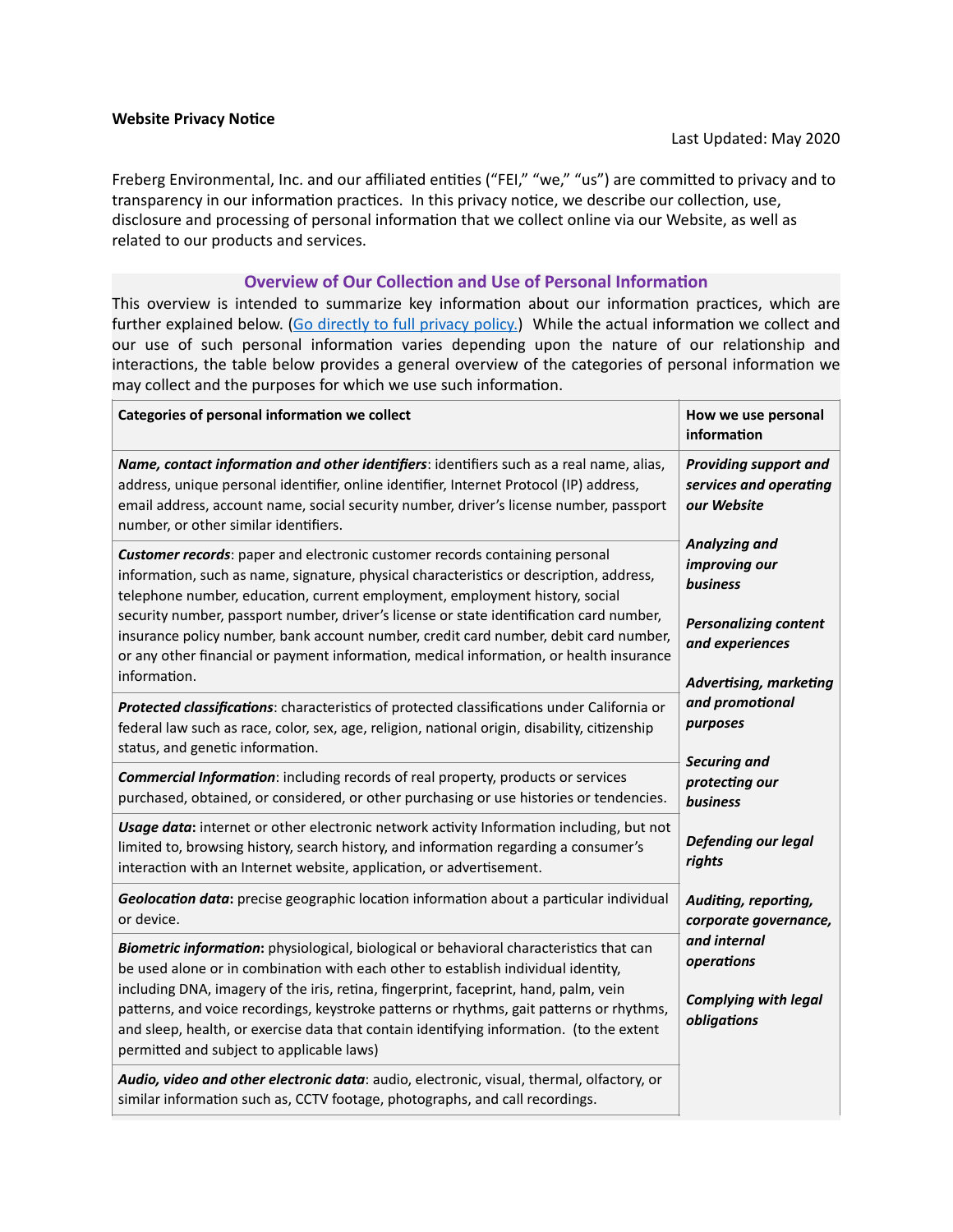| <b>Employment history:</b> professional or employment-related information.                    |
|-----------------------------------------------------------------------------------------------|
| <b>Education information:</b> education information and records.                              |
| <b>Profiles and inferences:</b> Inferences drawn from any of the information identified above |
| to create a profile reflecting a resident's preferences, characteristics, psychological       |
| trends, predispositions, behavior, attitudes, intelligence, abilities, or aptitudes.          |

Individual rights. Please see the Individual Rights and Choices section below for a description of the choices we provide and the rights you have regarding your personal information. If you are a California resident, please be sure to review the section Additional information for California Residents below for important information about the categories of personal information we collect and disclose and your rights under California privacy laws.

# <span id="page-1-0"></span>**1. Scope**

This privacy notice describes, generally, how FEI, in our capacity as a 'controller' or a 'business' under applicable laws, handles and processes personal information related to:

- the use our Website and associated services that link to this privacy notice, including www.feiinsurance.com and other Website controlled by FEI (the "**Website**")
- our former, current and prospective clients
- individuals who communicate with us
- individuals who use our products and services ("**Services**") and individuals whose personal information we receive in providing the Services

Our collection, use and disclosure and processing of personal information about individuals will vary depending upon the circumstances. This privacy notice is intended to describe our overall privacy and data protection practices. In some cases, different or additional notices about our data collection and processing practices may be provided and apply to our processing of certain personal information.

Personal information. In this privacy notice, our use of the term "personal information" includes other similar terms under applicable privacy laws—such as "personal data" and "personally identifiable information." In general, personal information includes any information that identifies, relates to, describes, or is reasonably capable of being associated, linked or linkable with a particular individual.

**Not covered by this notice.** This privacy notice does not apply to job applicants and candidates who apply for employment through our job application portal, or to employees and non-employee workers, whose personal information is subject to different privacy notices which are provided to such individuals in the context of their employment or working relationship with FEI.

## **2. Controller and Responsible Entity**

The controller for your personal information we collect pursuant to this Policy is: Freberg Environmental, Inc. 2000 South Colorado Blvd., Tower II, Suite 800, Denver, Colorado 80222.

## **3. Cross-border Transfer**

FEI is part of a global group of entities and the data that we collect from you may be transferred to, accessed, processed or stored in, and subject to requests from law enforcement in, jurisdictions outside of your home jurisdiction, including the United States, the European Union and other jurisdictions, in which we or our service providers operate. Some of these jurisdictions may not provide equivalent levels of data protection as your home jurisdiction. We have established safeguards to protect personal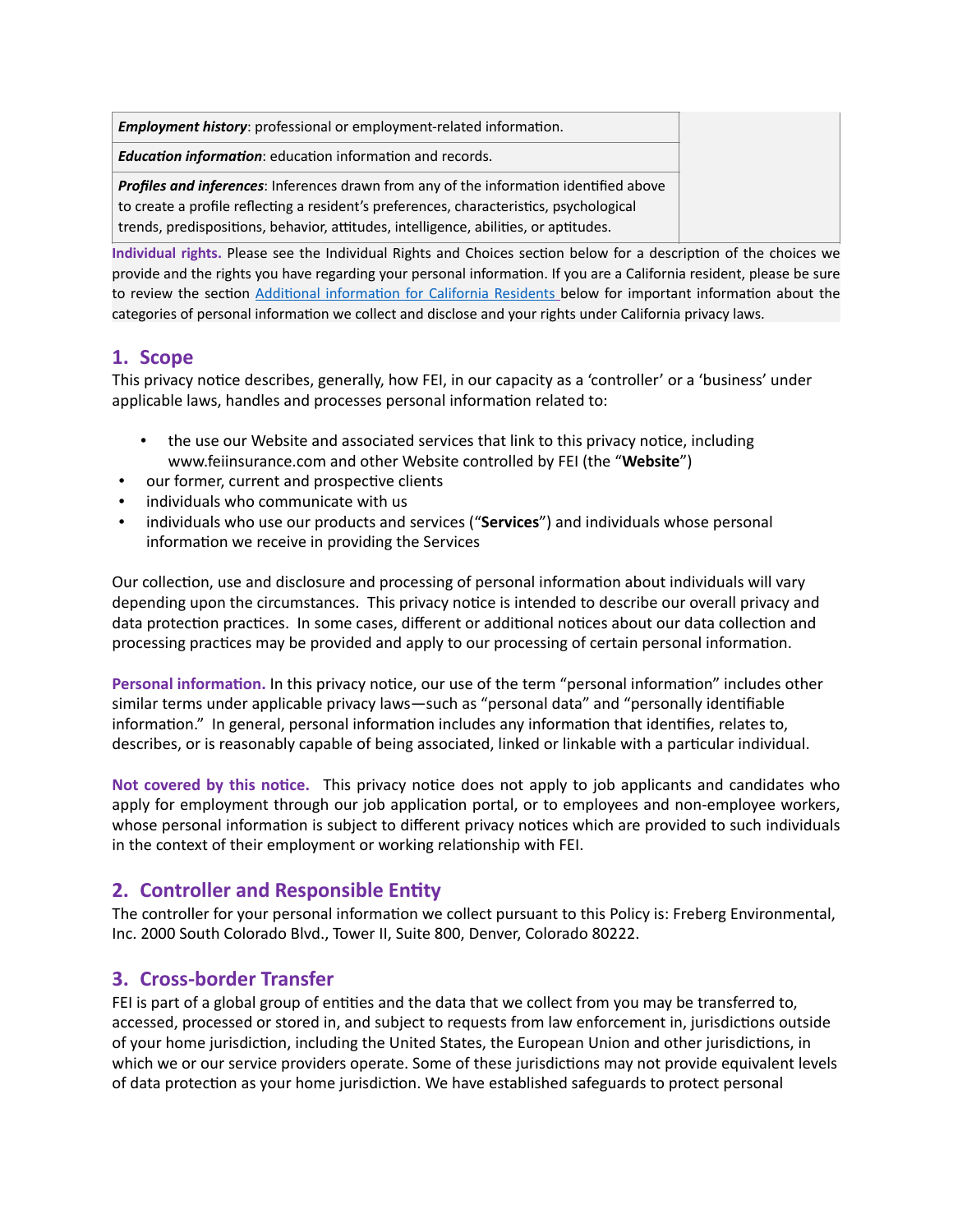information that is transferred to other countries, including appropriate contractual protections. For more information on the appropriate safeguards in place, please contact us using the details below.

# <span id="page-2-0"></span>**4. Personal Information Collected**

We collect personal information directly from individuals, automatically related to the use of the Services and Website, and in some cases, from third parties (such as social networks, platform providers, payment processors, and operators of certain third-party services that we use). Generally, we collect your personal information on a voluntary basis. However, if you decline to provide certain personal information that is marked mandatory, you may not be able to access certain services or we may be unable to fully respond to your inquiry.

The personal information that we collect and process will vary depending upon the circumstances. For example, the personal information we may collect through our Website includes:

- your name, postal address, email address, phone number, occupation and other contact information;
- information regarding your interactions with us and related to your use of our Website and Services;
- interests you have in relation to our Services or our practice areas;
- information you may voluntarily submit to us by completing any form on our Website; and
- information about your usage of our Website and Services.

We may also collect additional personal information in providing our Services, operating our business, and interacting with individuals in the course of our business, which may at times include "sensitive" information (otherwise known as "special categories of personal information" under the GDPR), such as health records or criminal conviction data. In these instances, we will provide specific data processing information to you regarding how we may process that data and what rights you may have regarding such processing.

Sources of personal information we collect. We may collect personal information directly from you, as well as automatically related to your use of our Website and other services, as well as from third parties. For example, we collect personal information:

- from any form you may complete and submit through our Website, for example information collected from the "Contact Us" page of our Website;
- from the content of surveys that you may complete;
- from 'cookies' and other similar tools deployed on parts of our Website that can only be accessed by authenticated users who are logged into the Website (for further information regarding cookies used on our Website, please see Section 7 below)
- when you provide information as a client in connection with us providing professional services to you
- from other sources, such as public databases, joint marketing partners, social media platforms (including from people with whom you are friends or otherwise connected) and from other third parties.

Categories of personal information we collect. While the personal information we collect varies—as explained above—depending upon the nature of the services provided or used and our interactions with individuals, we may collect the following categories of personal information (subject to applicable legal requirements and restrictions):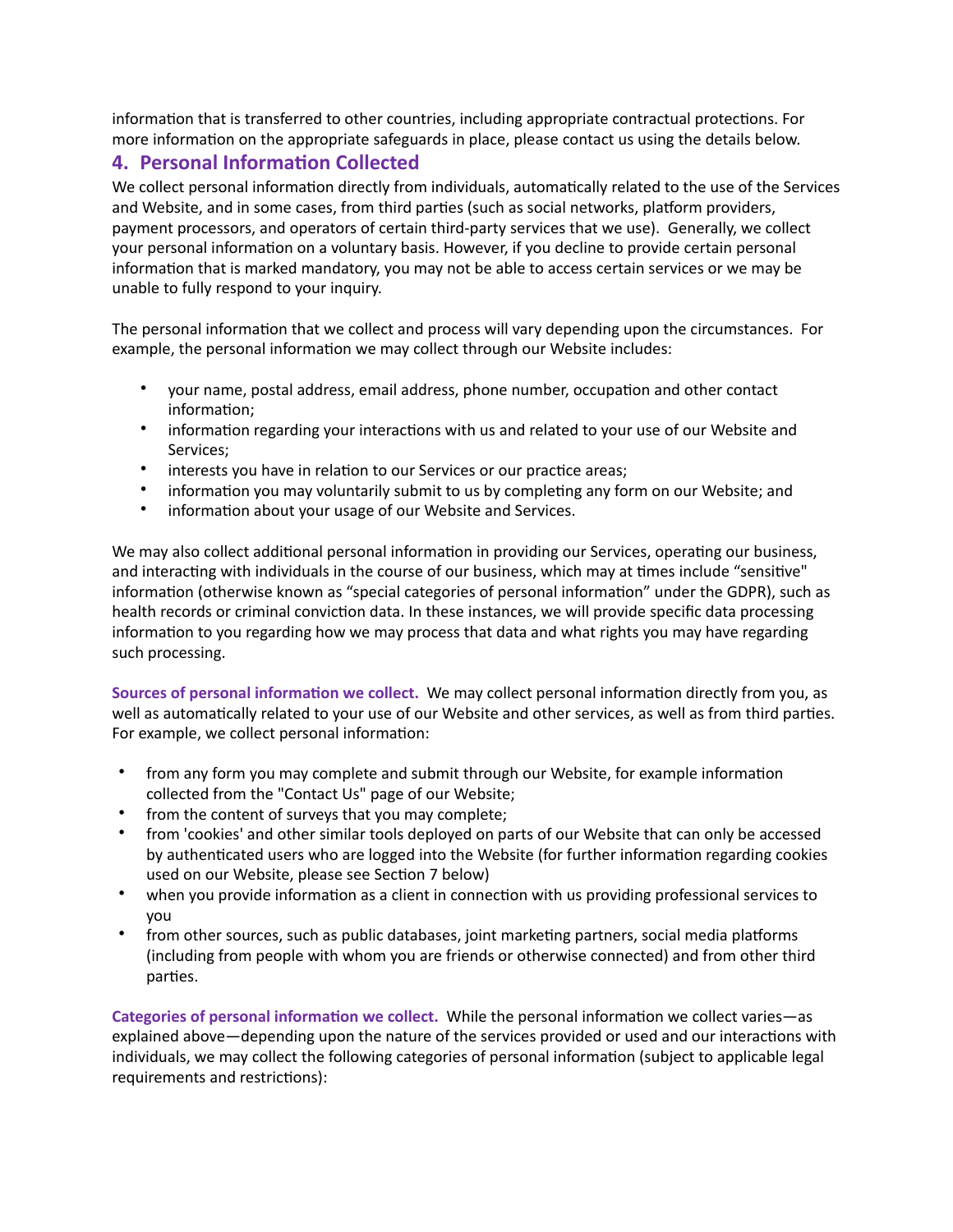- *Identifiers*: identifiers such as a real name, alias, address, unique personal identifier, online identifier, Internet Protocol (IP) address, email address, account name, social security number, driver's license number, passport number, or other similar identifiers.
- **Customer records**: paper and electronic customer records containing personal information, such as name, signature, physical characteristics or description, address, telephone number, education, current employment, employment history, social security number, tax ID, passport number, driver's license or state identification card number, insurance policy number, bank account number, credit card number, debit card number, or any other financial or payment information, medical information, or health insurance information.
- *Protected classifications*: characteristics of protected classifications under California or federal law such as race, color, sex, age, religion, national origin, disability, citizenship status, and genetic information.
- **Commercial Information**: including records of real property, products or services purchased, obtained, or considered, or other purchasing or use histories or tendencies.
- *Usage data*: internet or other electronic network activity Information including, but not limited to, browsing history, search history, and information regarding a consumer's interaction with an Internet website, application, or advertisement.
- **Geolocation data**: precise geographic location information about a particular individual or device.
- *Audio, video and other electronic data*: audio, electronic, visual, thermal, olfactory, or similar information such as, CCTV footage, photographs, and call recordings.
- *Employment history*: professional or employment-related information.
- *Education information*: education information and records.
- Profiles and inferences: Inferences drawn from any of the information identified above to create a profile reflecting a resident's preferences, characteristics, psychological trends, predispositions, behavior, attitudes, intelligence, abilities, or aptitudes.

## <span id="page-3-0"></span>**5. Purposes and Legal Bases for Processing Personal Information**

Certain laws, including the GDPR and individual state regulations, required that we inform you of the legal bases for our processing of your personal information. Pursuant to the GDPR (and other relevant laws), we process personal information for the following legal bases:

- *Performance of contract:* to perform contracts that you may have with us (for example if you use our Services)
- **Compliance with laws**: to comply with our legal obligations
- *Our legitimate business interests*: in furtherance of our legitimate business interests including:
	- $\circ$  to facilitate your participation in interactive features you may choose to use on our Website and personalize your experience on the Website by presenting content tailored to you
	- $\circ$  to correspond with you, notify you of events or changes to our service, or otherwise respond to your queries and requests for information, which may include marketing to you
	- $\circ$  for the purposes of providing professional services to you via FEI applications; such services will be subject to additional terms and conditions of use including privacy
	- $\circ$  for data analysis, audits, fraud monitoring and prevention, and developing new products, enhancing, improving or modifying our Website, identifying usage trends, determining the effectiveness of our promotional campaigns and operating and expanding our business activities
	- $\circ$  to protect and defend our legal rights and interests and those of third parties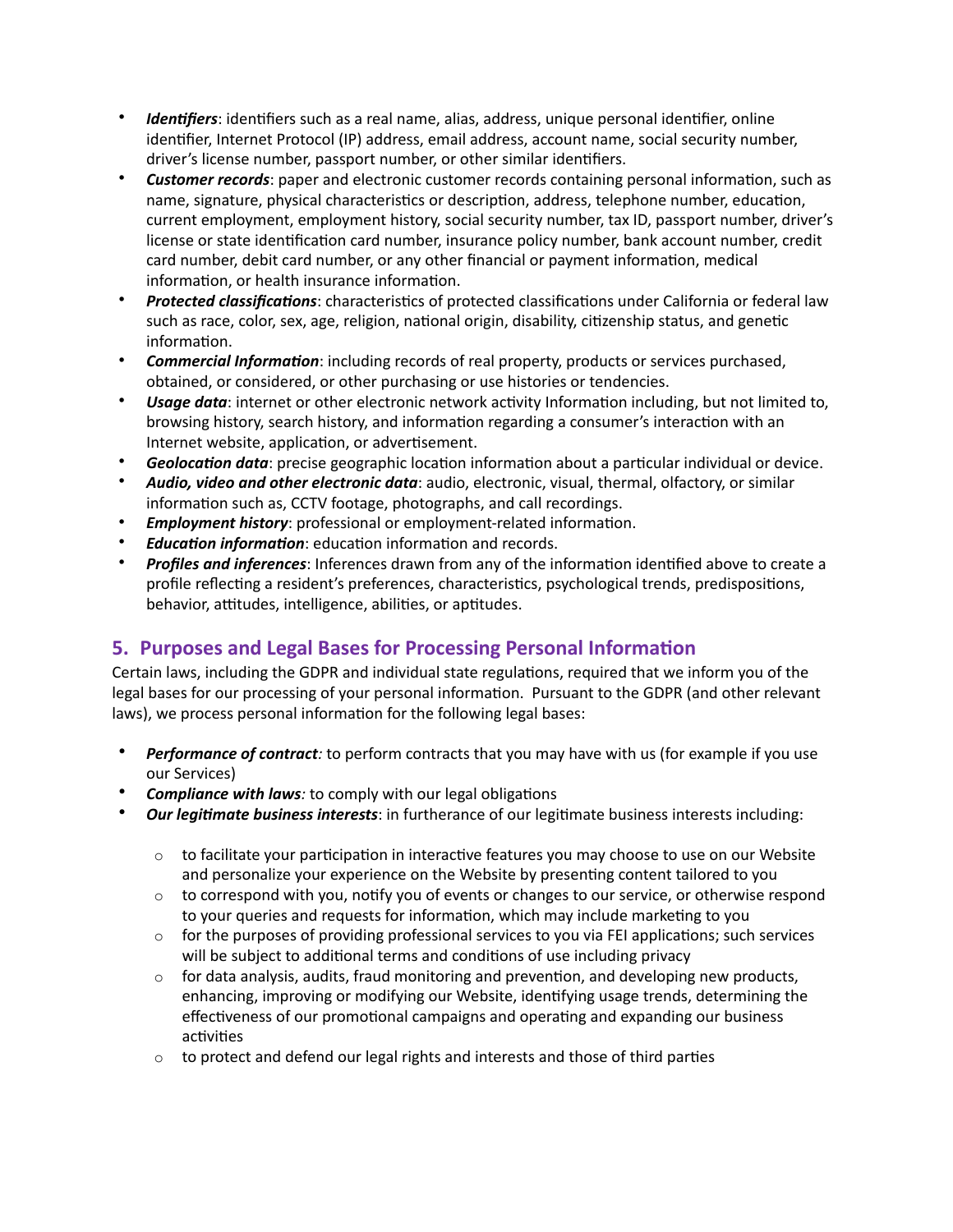• *With your consent:* Where applicable laws require that we obtain your consent to collect and process your personal information, we will obtain your consent accordingly. When we obtain your consent, the GDPR (where it applies) and other applicable laws give you the right to withdraw your consent. You can do this at any time by contacting us using the details at the end of this privacy notice. In some jurisdictions, your use of the Website may be taken as implied consent to the collection and processing of personal information as outlined in this privacy notice.

Purposes for using personal information. While the purposes for which we may process personal information will vary depending upon the circumstances, in general we use personal information for the purposes set forth below. Where GDPR or other relevant laws apply, we have set forth the legal bases for such processing (see above for further explanation of our legal bases) *in parenthesis.* 

- **Providing support and services:** including to provide our Services, operate our Website, applications and online services; to communicate with you about your access to and use of our Services; to respond to your inquiries; to provide troubleshooting, fulfill your orders and requests, process your payments and provide technical support; and for other customer service and support purposes. (*Legal basis: performance of our contract with you; and our legi:mate interests)*
- Analyzing and improving our business: including to better understand how users access and use our Services and Website, to evaluate and improve our Website, Services and business operations, and to develop new features, offerings and services; to conduct surveys and other evaluations (such as customer satisfaction surveys); and for other research and analytical purposes. (*Legal basis: our legitimate business interests)*
- *Personalizing content and experiences*: including to tailor content we send or display on our Website and other Services; to offer location customization and personalized help and instructions; and to otherwise personalize your experiences. (Legal basis: our legitimate business interests and/or *with your consent*)
- Advertising, marketing and promotional purposes: including to reach you with more relevant ads and to evaluate, measure and improve the effectiveness of our ad campaigns; to send you newsletters, offers or other information we think may interest you; to contact you about our Services or information we think may interest you; and to administer promotions and contests. (*Legal basis: our legitimate business interests and/or with your consent*)
- **Securing and protecting our business**: including to protect and secure our business operations, assets, Services, network and information and technology resources; to investigate, prevent, detect and take action regarding fraud, unauthorized access, situations involving potential threats to the rights or safety of any person or third party, or other unauthorized activities or misconduct (*Legal basis: our legitimate business interests and/or compliance with laws*)
- *Defending our legal rights*: including to manage and respond to actual and potential legal disputes and claims, and to otherwise establish, defend or protect our rights or interests, including in the context of anticipated or actual litigation with third parties. (*Legal basis: our legitimate business interests and/or compliance with laws*)
- Auditing, reporting, corporate governance, and internal operations: including relating to financial, tax and accounting audits; audits and assessments of our operations, privacy, security and financial controls, risk, and compliance with legal obligations; our general business, accounting, record keeping and legal functions; and related to any actual or contemplated merger, acquisition, asset sale or transfer, financing, bankruptcy or restructuring of all or part of our business. (*Legal basis: our legitimate business interests and/or compliance with laws*)
- **Complying with legal obligations**: including to comply with the law, our legal obligations and legal process, such warrants, subpoenas, court orders, and regulatory or law enforcement requests. (*Legal basis: our legitimate business interests and/or compliance with laws*)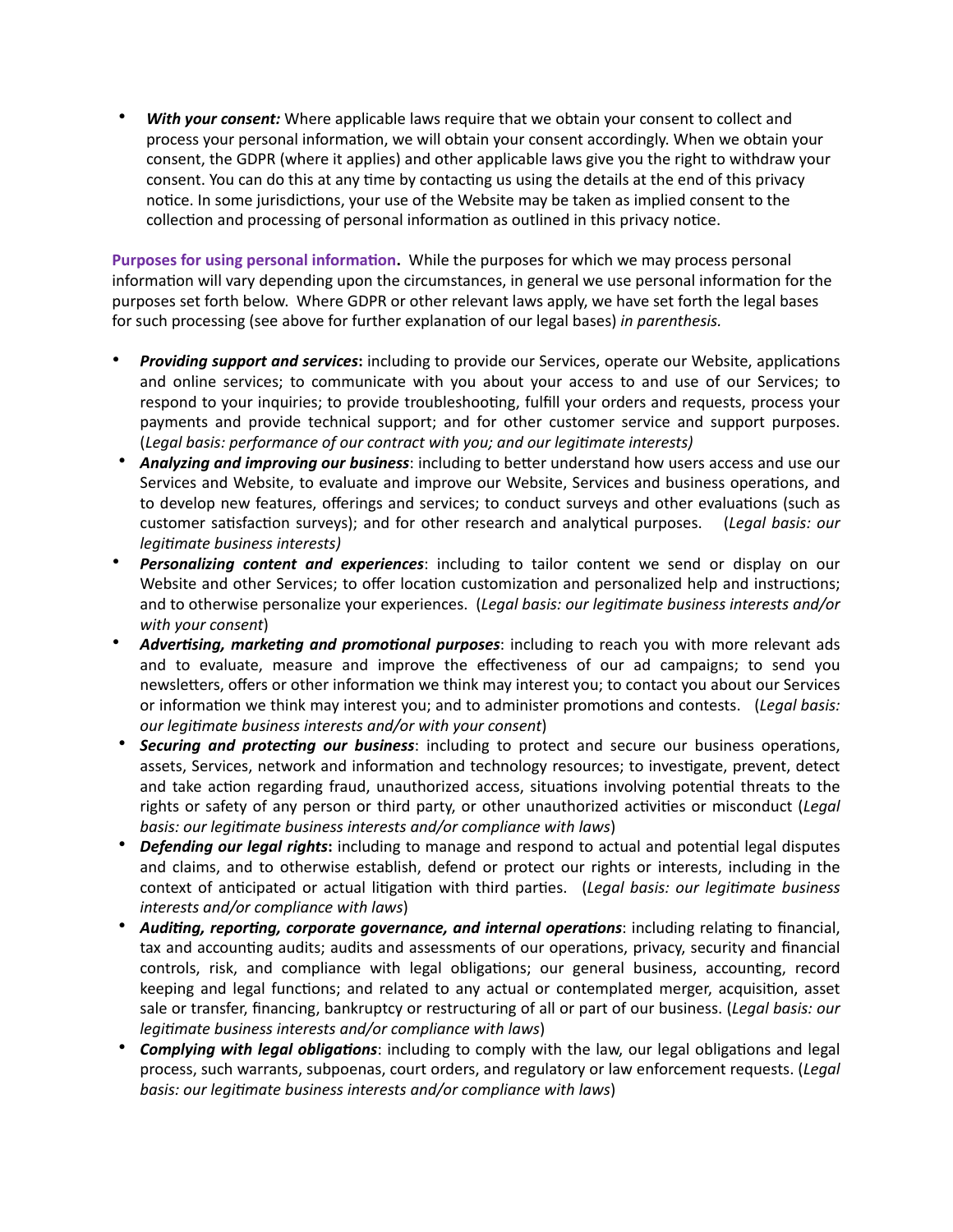Aggregate and de-identified information. We may de-identify personal information and create anonymous and aggregated data sets and reports in order to assess, improve and develop our business, products and services, prepare benchmarking reports on our industry and for other research, marketing and analytics purposes.

## **6.** Disclosure of Personal Information

We disclose the personal information we collect as set forth in this section.

#### A. Purposes for Which We Disclose Personal Information

FEI may disclose your personal information to any FEI group company for the uses and purposes set out above, including for marketing the products and services offered by other businesses across the FEI group (subject to applicable laws). We may also disclose your personal information for the following reasons:

- to third party service providers such as entities providing customer service, email delivery, auditing, hosting our website and other services
- to third parties involved with events that you register for, to facilitate your participation in those events
- if we are obliged to disclose your personal information under applicable law or regulation, which may include laws outside your country of residence
- in order to enforce or apply our Website terms of use, or to protect the rights, privacy, safety or property of FEI, our clients, affiliates or other parties
- subject to applicable laws, to respond to requests from courts, law enforcement agencies, regulatory agencies, and other public and government authorities, which may include such authorities outside your country of residence
- in connection with the planning, due diligence and implementation of commercial transactions, including a reorganization, merger, sale of all or a portion of our assets, a joint venture, assignment, transfer or other disposition of all or any portion of our business, assets or stock  $(including in connection with any bankruptcy or similar proceedings)$ —in such cases, your personal information will be transferred to the acquiring entity
- in accordance with the separate terms and conditions of use that may apply to you or with your explicit consent.

We request those external service providers to implement and apply security safeguards to ensure the privacy and security of your personal information. These third parties have agreed to confidentiality restrictions and to use of any personal information we share with them or which they collect on our behalf solely for the purpose of providing the contracted service to us.

Aggregate and de-identified information. We may share aggregate or de-identified information, which does not identify and is not linked or linkable to a particular individual, with third parties for research, marketing, analytics and other purposes.

#### **B. Categories of Personal Information Disclosed.**

Certain privacy laws (such as the CCPA) require that we disclose the categories of Personal Information that we have disclosed for a business purpose as well as the categories that we have "sold" (as that term is defined under the CCPA or other applicable laws). Please review the descriptions of the categories of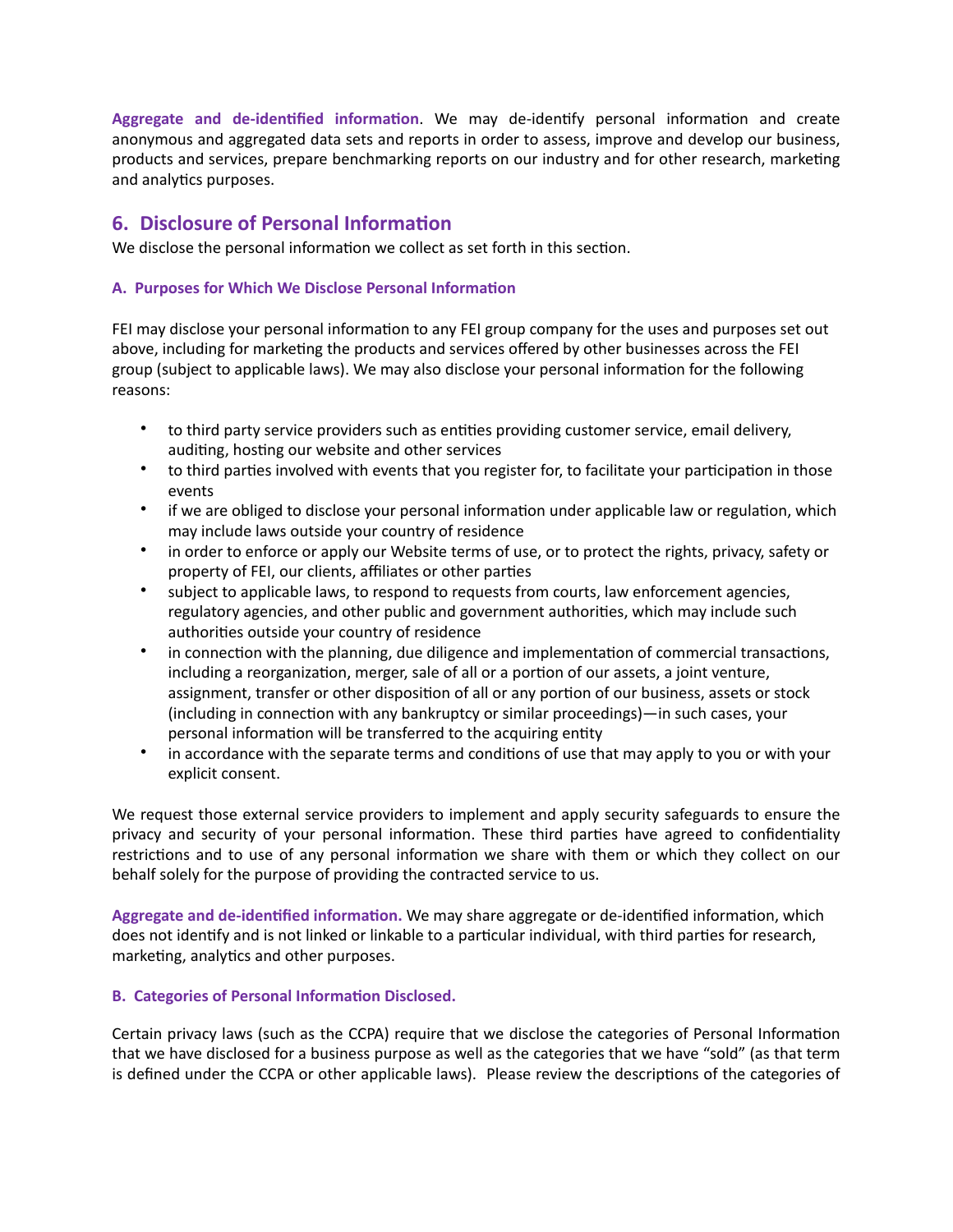personal information under the Personal Information Collected section above, for further descriptions of each category of personal information.

**Disclosed for a business purpose***.* In general, we may disclose the following categories of personal information in support of our business purposes identified above:

- Identifiers
- Customer records
- Protected classifications
- Commercial Information
- Usage data
- Geolocation data
- Audio, video and other electronic data
- Employment history
- Education information
- Profiles and inferences

**Categories of personal information sold.** While we do not disclose personal information to third parties in exchange for monetary compensation from such third parties, we do disclose or make available personal information to third parties, in order to receive certain services or benefits from them, such as when we allow third party tags to collect information such as browsing history on our Website, in order to improve and measure our ad campaigns. The CCPA defines a "sale" as disclosing or making available to a third party Personal Information in exchange for monetary or other valuable consideration. Pursuant to the CCPA, the categories of Personal Information that we may "sell" as defined under the CCPA includes:

- Identifiers
- Usage data
- Geolocation data

### **7. Cookies and Tracking**

Our Website may use first party and third-party cookies, pixel tags, plugins and other tools to gather device, usage and browsing information when users visit our Website or use our online services. For instance, when you visit our Website, our server may record your IP address (and associated location information) and other information such as the type of your internet browser, your Media Access Control (MAC) address, computer type (Windows or Macintosh), screen resolution, operating system name and version, device manufacturer and model, language, and the pages you view and links you click on our Website, as well as date and time stamps associates with your activities on our Website.

We use the information for security purposes, to facilitate navigation, to personalize and improve your experience while using the Website, to improve and measure our advertising campaigns and to better reach users with relevant advertising both on our Website and on third party Website. We also gather statistical information about use of the Website in order to continually improve their design and functionality, understand how they are used and assist us with resolving questions regarding them. Cookies. Cookies are small text files that a website transfers to your hard drive to store and sometimes collect information about your usage of Website, such as time spent on the Website, pages visited, language preferences, and other anonymous traffic data. You can control the way in which cookies are used by altering your browser settings. You may refuse to accept cookies by activating the setting on your browser that allows you to reject cookies. However, if you select such a setting, this may affect the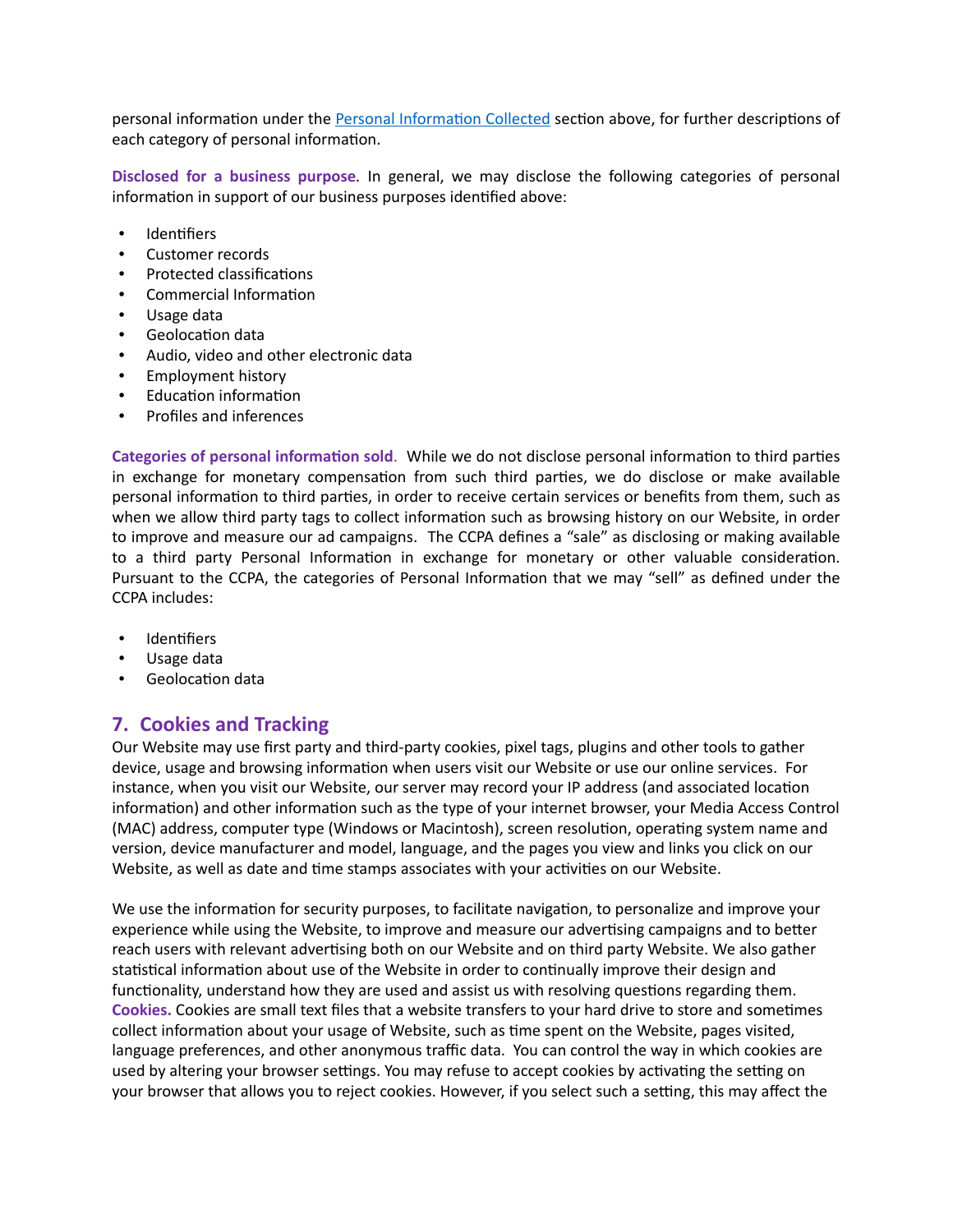functioning of our Website. Unless you have adjusted your browser setting so that it will refuse cookies, our system will issue cookies when you access or log on to our Website. To find out more about cookies, including how to see what cookies have been set and how to manage and delete them, visit [www.aboutcookies.org](http://www.aboutcookies.org/) or [www.allaboutcookies.org.](http://www.allaboutcookies.org/)

**Pixel tags and other similar technologies.** Pixel tags (also known as web beacons and clear GIFs) may be used in connection with some Website to, among other things, track the actions of users of the Website (including email recipients), measure the success of our marketing campaigns and compile statistics about usage of the Website and response rates. We and our service providers also use pixel tags in HTML emails to our customers, to help us track email response rates, identify when our emails are viewed, and track whether our emails are forwarded.

Log files. Most browsers collect certain information, such as your IP address, device type, screen resolution, operating system version and internet browser type and version. This information is gathered automatically and stored in log files.

**Third Party Analytics Tools.** Our Website use automated devices and applications operated by third parties (e.g., Google Analytics), which use cookies and similar technologies to collect and analyze information about use of the Website and report on activities and trends.

**Do-Not-Track signals.** Please note that our Website do not recognize or respond to any signal which your browser might transmit through the so-called 'Do Not Track' feature your browser might have. If you wish to disable cookies on our Website, you should not rely on any 'Do Not Track' feature your browser might have.

### **8. Interest-based Advertising**

On some of our Website, we may work with third-party ad networks, analytics companies, measurement services and others ("third-party ad companies") to display advertising on our Website and to manage our advertising on third-party sites, mobile apps and online services. We and these third-party ad companies may use cookies, pixels tags and other tools to collect information on our Website (and on third-party sites and services), such as browsing history, IP address, device ID, cookie and advertising IDs, and other identifiers, general location information and, with your consent, your device's geolocation information; we and these third-party ad companies use this information to provide you more relevant ads and content and to evaluate the success of such ads and content.

You may also obtain more information about targeted or "interest-based advertising" and opt-out of many ad networks at the industry Website below:

- U.S.: [www.aboutads.info](http://www.aboutads.info/)
- Canada: [www.youradchoices.ca](http://www.youradchoices.ca/)
- EU: [www.youronlinechoices.eu](http://www.youronlinechoices.eu/)

### **9. Security**

FEI has implemented technical and organizational security measures to protect the personal information we collect. [These measures are aimed at ensuring the ongoing integrity and confidentiality of personal information. We evaluate these measures on a regular basis to ensure the security of the processing.] Despite this, the security of the transmission of information via the Internet cannot always be guaranteed and you acknowledge this in your access and use of our Website. If you have reason to believe that your interaction with us is no longer secure (for example, if you feel that the security of your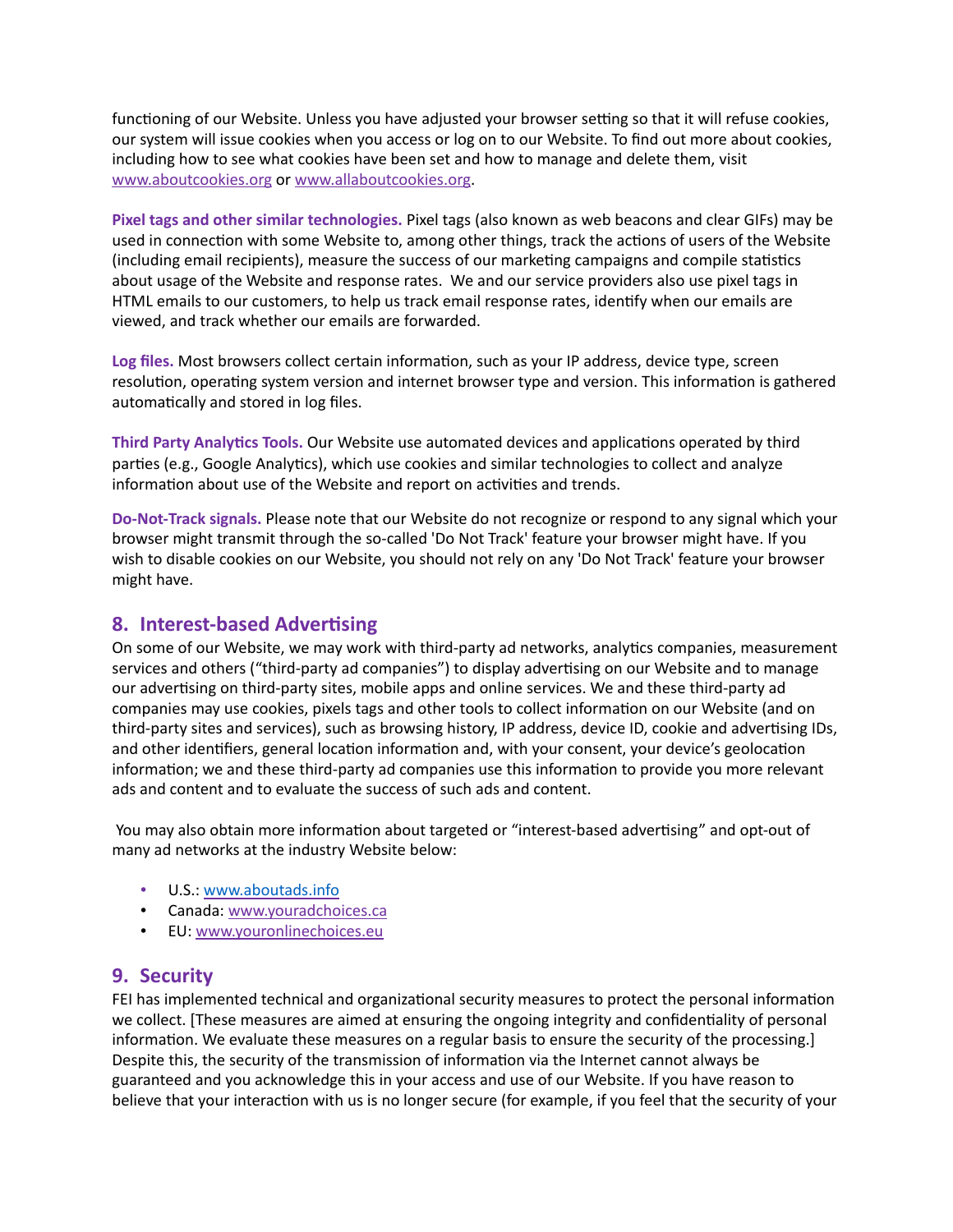account has been compromised), please immediately notify us in accordance with the Contact  $\&$ Comments section below.

## **10. Individual Rights and Choices**

Marketing. You may opt out from receiving marketing-related communications from us on a goingforward basis by contacting us or by using the unsubscribe mechanism contained in each email. We will try to comply with your request(s) as soon as reasonably practicable. Please note that if you opt out of receiving marketing-related emails from us, we may still send you important administrative messages, from which you cannot opt out.

Access, amendment and deletion. You may request to review, make amendments, have deleted or otherwise exercise your rights, under applicable privacy laws, over your personal information that we hold, subject to certain limitations under applicable law. You may submit a request to us related to your personal information by emailing us at privacy@innovisk.com.

We take steps in accordance with applicable legislation to keep your personal information accurate, complete and up-to-date. If you would like to review, correct, update, suppress, or restrict the processing of your personal information or request a copy of personal information about you, you may contact us by sending us an email at privacy@innovisk.com or sending your request by postal mail to the address provided in the Contact & Comments section below.

In your request, please make clear what personal information you would like to have changed, whether you would like to have your personal information suppressed from our database or otherwise let us know what limitations you would like to put on our use of your personal information. For your protection, we may only implement requests with respect to the personal information associated with the particular email address that you use to send us your request, and we may need to verify your identity before implementing your request. We will try to comply with your request as soon as reasonably practicable.

Please note that we may need to retain certain information for recordkeeping purposes and/or to complete any transactions that you began prior to requesting a change or deletion. There may also be residual information that will remain within our databases and other records, which will not be removed.

To exercise your rights please contact us using the contact information below. Subject to legal and other permissible considerations, we will make reasonable efforts to honour your request promptly or inform you if we require further information in order to fulfil your request.

We may not always be able to fully address your request, for example if it would impact the duty of confidentiality we owe to others, or if we are legally entitled to deal with the request in a different way.

Additional information for certain jurisdictions. FEI is committed to respecting the privacy rights of individuals under all privacy laws applicable to us. Some privacy laws require that we provide specific information about individual rights to applicable consumers, which we have set forth at the end of this Notice:

• *California*: if you are a California resident, you have certain rights, under California privacy laws, regarding your personal information as set forth below, in the Additional Information for Certain Jurisdictions section.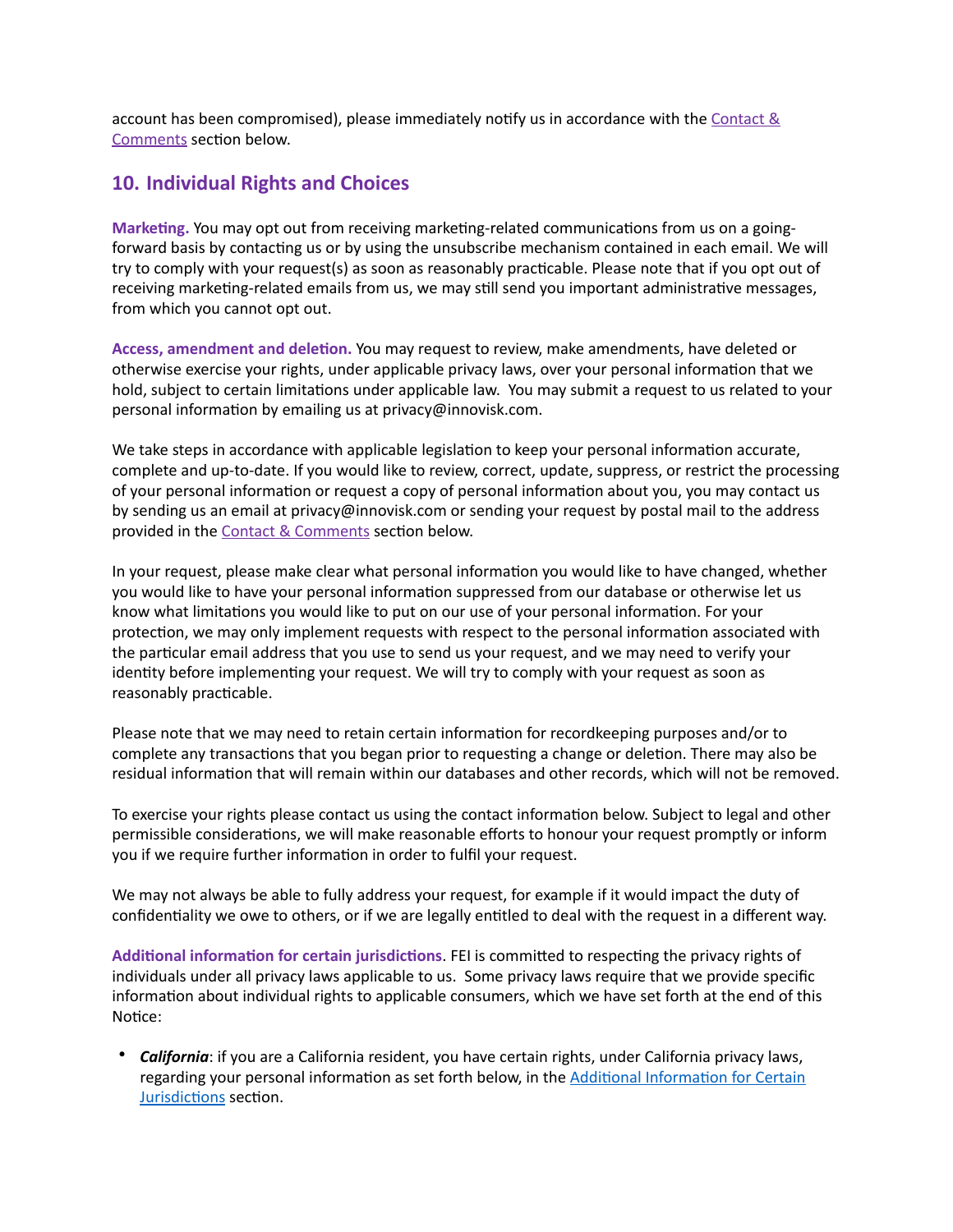• *EU/EEA*: if you are in the European Union / European Economic Area, please go to the Additional Information for Certain Jurisdictions below for details about your rights under the GDPR.

## **11. Retention Period**

We will retain your personal information for the period necessary to fulfill the purposes outlined in this privacy notice unless a longer retention period is required or permitted by law. We may retain personal information for longer where required by our regulatory obligations, professional indemnity obligations or where we believe it is necessary to establish, defend or protect our legal rights and interests or those of others. With respect to the data and files we handle as a processor, we retain this personal information in accordance with our clients' instructions.

## **12. Children and Minors**

The Website and Services are not directed to individuals under the age of sixteen (16), and we do not knowingly collect personal information from minors under the age of 16.

## **13. Changes to our Privacy Notice**

From time to time, we may change our Privacy Notice. The effective date set forth at the indicates the last time this Privacy Notice was revised. Checking this effective date allows you to determine whether there have been changes since the last time you reviewed the notice. We will notify you of changes to this privacy notice by posting the revised privacy notice on our Website.

## **14. Contact and Comments**

If you have any questions or comments regarding this privacy notice, please contact our Global Risk and Controls Manager, 34 Lime Street, Langbourn, London EC3M 7AT, UK or at privacy@innovisk.com.

## <span id="page-9-0"></span>**15. Additional Information for Residents in Certain Jurisdictions**

In this section, we set forth additional information, as required under applicable privacy laws in certain jurisdictions.

#### **A. California Residents**

In this section, we provide information for California residents, as required under California privacy laws, including the California Consumer Privacy Act ("**CCPA**"), which requires that we provide California residents certain specific information about how handle their personal information, whether collected online or offline. This section does not address or apply to our handling of:

- publicly available information made lawfully available by state or federal governments
- personal information that is subject to an exemption under Section 1798.145(c) (f) of the CCPA (such as protected health information that is subject to HIPAA or the California Medical Information Act, and non-public information subject to the Gramm-Leach Bliley Act or the California Financial Information Privacy Act)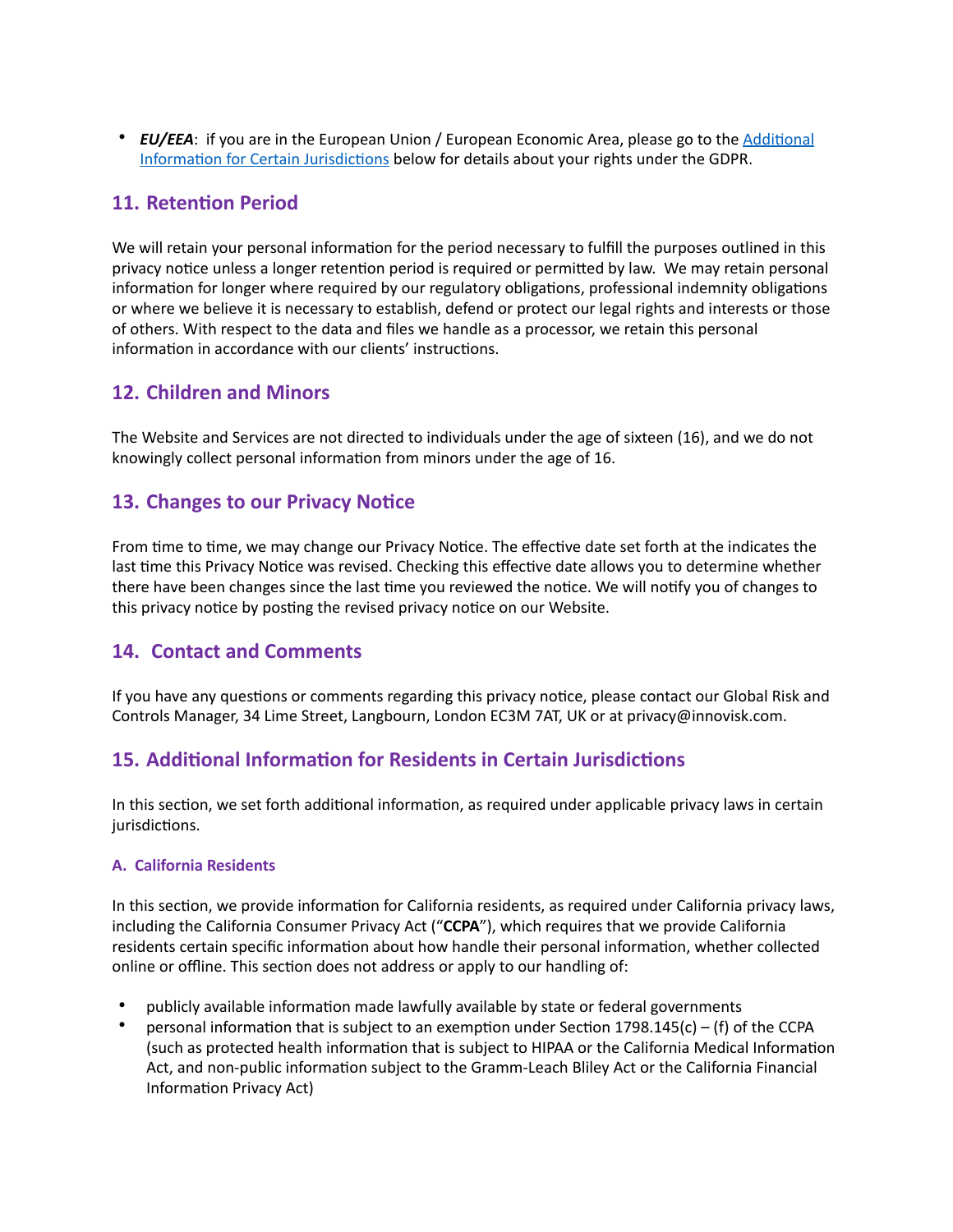- personal information we collect about job applicants, independent contractors, or current or former full-time, part-time and temporary employees and staff, officers, directors or owners of FEI
- personal information about individuals acting for or on behalf of another company, to the extent the information relates to our transactions with such company, products or services that we receive from or provide to such company, or associated communications or transactions (accept that such individuals have the right to opt-out of any sale of their personal information and to not be subject to any discrimination for exercising such right)

Categories of personal information that we collect and disclose. Our collection, use and disclosure of personal information about a California resident will vary depending upon the circumstances and nature of our interactions or relationship with such resident. The table below sets out generally the categories of personal information (as defined by the CCPA) about California residents that we collect, sell, and disclose to others for a business purpose. We collect these categories of personal information from the sources described in the Personal Information Collected section above, and for the purposes described in the Purposes and Legal Bases for Processing Personal Information section above.

**Rights of California residents.** California law grants California residents certain rights and imposes restrictions on particular business practices as set forth below.

- **Do-Not-Sell**: California residents have the right to opt-out of our sale of their personal information. Opt-out rights can be exercised by clicking the Do Not Sell My Information link in the footer of our website homepage. We do not sell personal information about residents who we know are younger than 16 years old without opt-in consent.
- *Initial Notice*: We are required to notify California residents, at or before the point of collection of their personal information, the categories of personal information collected and the purposes for which such information is used.
- **Request to Delete**: California residents have the right to request deletion of their personal information that we have collected about them and to have such personal information deleted, except where an exemption applies. We will respond to verifiable requests received from California residents as required by law.
- Request to Know: California residents have the right to request and, subject to certain exemptions, receive a copy of the specific pieces of personal information that we have collected about them in the prior 12 months and to have this delivered, free of charge, either (a) by mail or (b) electronically in a portable and, to the extent technically feasible, readily useable format that allows the individual to transmit this information to another entity without hindrance. California residents also have the right to request that we provide them certain information about how we have handled their personal information in the prior 12 months, including the:
	- $\circ$  categories of personal information collected;
	- $\circ$  categories of sources of personal information;
	- $\circ$  business and/or commercial purposes for collecting and selling their personal information;
	- $\circ$  categories of third parties/with whom we have disclosed or shared their personal information;
	- $\circ$  categories of personal information that we have disclosed or shared with a third party for a business purpose;
	- $\circ$  categories of personal information collected; and
	- $\circ$  categories of third parties to whom the residents' personal information has been sold and the specific categories of personal information sold to each category of third party.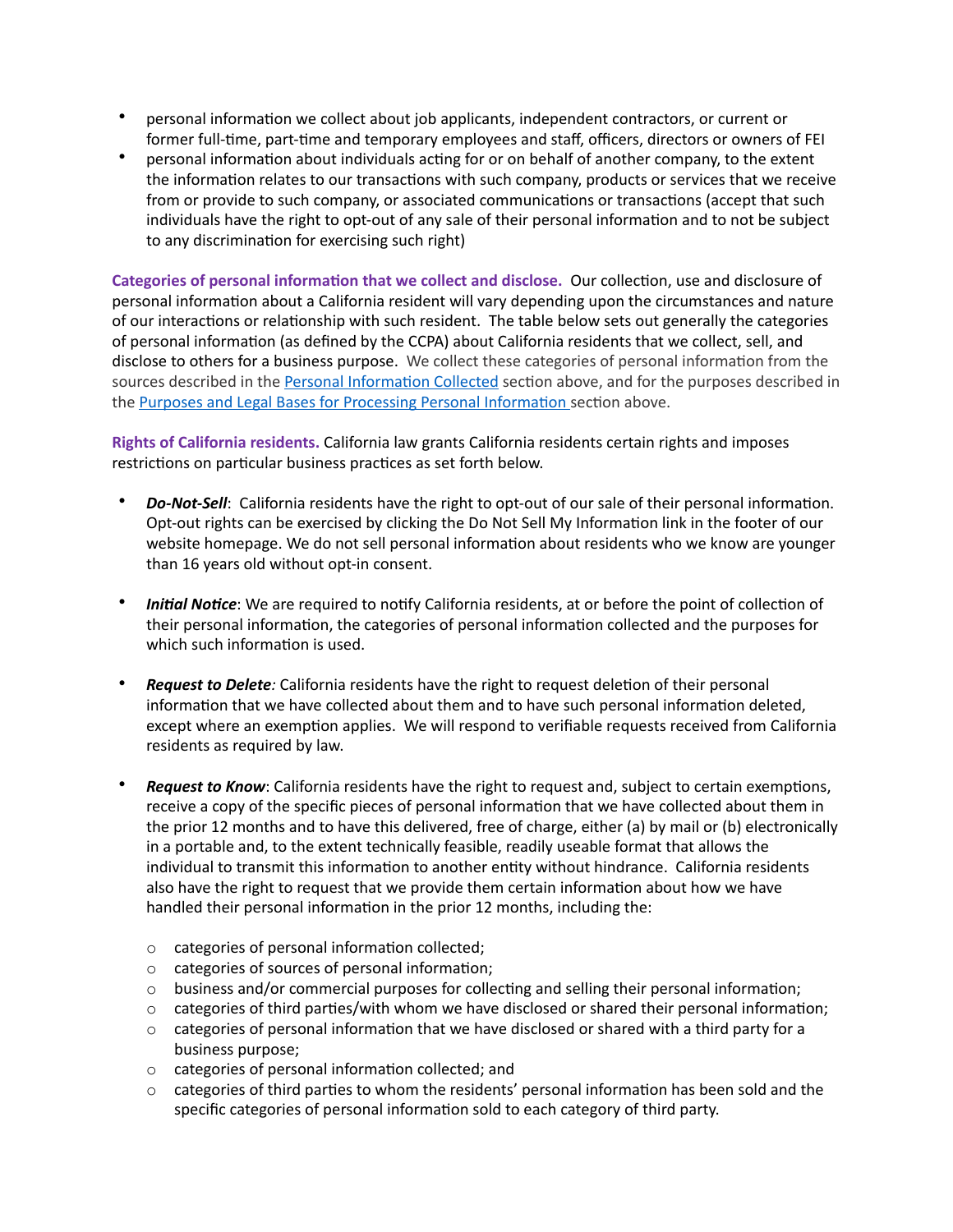California residents may make a Request to Know up to twice every 12 months. We will respond to verifiable requests received from California residents as required by law.

- **Right to non-discrimination:** The CCPA prohibits discrimination against California residents for exercising their rights under the CCPA. Discrimination may exist where a business denies or provides a different level or quality of goods or services, or charges (or suggests that it will charge) different prices, rates, or penalties on residents who exercise their CCPA rights, unless doing so is reasonably related to the value provided to the business by the residents' data.
- **Financial incentives**: A business may offer financial incentives for the collection, sale or deletion of California residents' personal information, where the incentive is not unjust, unreasonable, coercive or usurious, and is made available in compliance with applicable transparency, informed consent, and opt-out requirements. California residents have the right to be notified of any financial incentives offers and their material terms, the right to opt-out of such incentives at any time, and may not be included in such incentives without their prior informed opt-in consent. We do not offer any such incentives at this time.

**Submi\ng Requests.** Do-Not-Sell (Opt-out) Requests, Requests to Know, and Requests to Delete may be submitted by emailing us at privacy@innovisk.com.

We will respond to verifiable requests received from California residents as required by law. For more information about our privacy practices, you may contact us as set forth in the Contact and Comments section above.

#### **B. European Union / European Economic Area**

Residents of the European Union (EU) and the European Economic Area (EEA) have the following rights, under the GDPR, regarding their personal information:

- **Right of access:** You have the right to obtain from us confirmation as to whether or not personal information concerning you is being processed, and where that is the case, to request access to the personal information. The accessed information includes – among others - the purposes of the processing, the categories of personal information concerned, and the recipients or categories of recipient to whom the personal information have been or will be disclosed. You have the right to obtain a copy of the personal information undergoing processing. For further copies requested by you, we may charge a reasonable fee based on administrative costs.
- *Right to rectify and complete personal information:* you can request the rectification of inaccurate data and the completion of incomplete data. We will inform relevant third parties to whom we have transferred your data about the rectification and completion if we are legally obliged to do so.
- **Right to erasure (right to be forgotten):** You have the right to obtain from us the erasure of personal information concerning you in limited circumstances where:
	- $\circ$  it is no longer needed for the purposes for which it was collected; or
	- $\circ$  you have withdrawn your consent (where the data processing was based on consent); or
	- o following a successful right to object; or
	- o it has been processed unlawfully; or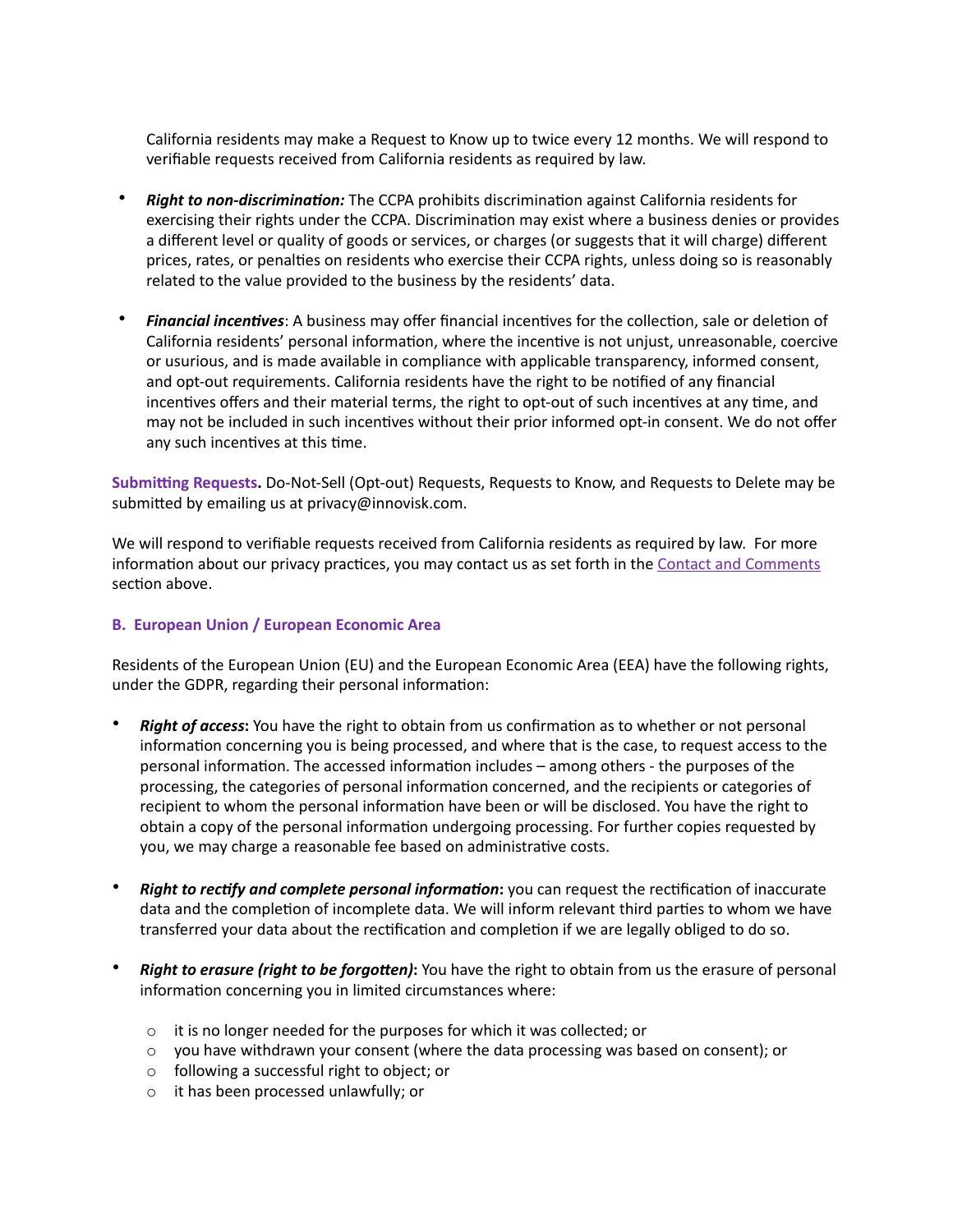$\circ$  the data has to be erased in order to comply with a legal obligation to which FEI is subject.

We are not required to comply with your request to erase personal information if the processing of your personal information is necessary for:

- $\circ$  compliance with a legal obligation; or
- o the establishment, exercise or defense of legal claims.
- **Right to restriction of processing**: You have the right to obtain from us restriction of processing your personal information. In this case, the respective data will be marked and only be processed by us for certain purposes. This right can only be exercised where:
	- $\circ$  the accuracy of your personal information is contested, to allow us to verify its accuracy; or
	- $\circ$  the processing is unlawful, but you do not want the personal information erased; or
	- $\circ$  it is no longer needed for the purposes for which it was collected, but you still need it to establish, exercise or defend legal claims; or
	- $\circ$  you have exercised the right to object, and verification of overriding grounds is pending.

We can continue to use your personal information following a request for restriction, where:

- o we have your consent; or
- o to establish, exercise or defend legal claims; or
- o to protect the rights of another natural or legal person.
- **Right to data portability**: You have the right to receive the personal information concerning you, which you have provided to us, in a structured, commonly used and machine-readable format and you have the right to transmit those data to another entity without hindrance from us, but in each case only where the processing is (a) based on your consent or on the performance of a contract with you, and (b) also carried out by automated means.
	- *Right to object*: You have the right to object at any time to any processing of your personal information which has our legitimate interests as its legal basis. You may exercise this right without incurring any costs. If you raise an objection, we have an opportunity to demonstrate that we have compelling legitimate interests which override your rights and freedoms. The right to object does not exist, in particular, if the processing of your personal information is necessary to **take steps prior to entering into a contract or to perform a contract already concluded.**
- *Right to object to our use of your personal information for direct marketing purposes*: You can request that we change the manner in which we contact you for marketing purposes. You can request that we do not transfer your personal information to unaffiliated third parties for the purposes of direct marketing or any other purposes.
- *Right to withdraw consent***: if you have given us your consent for the process**ing of your personal information, you have the right to withdraw your consent at any time, without affecting the lawfulness of processing based on consent before its withdrawal.
- *Right to obtain a copy of safeguards*: you can ask to obtain a copy of, or reference to, the safeguards under which your personal information is transferred outside the EU/EEA. We may redact data transfer agreements to protect commercial terms.